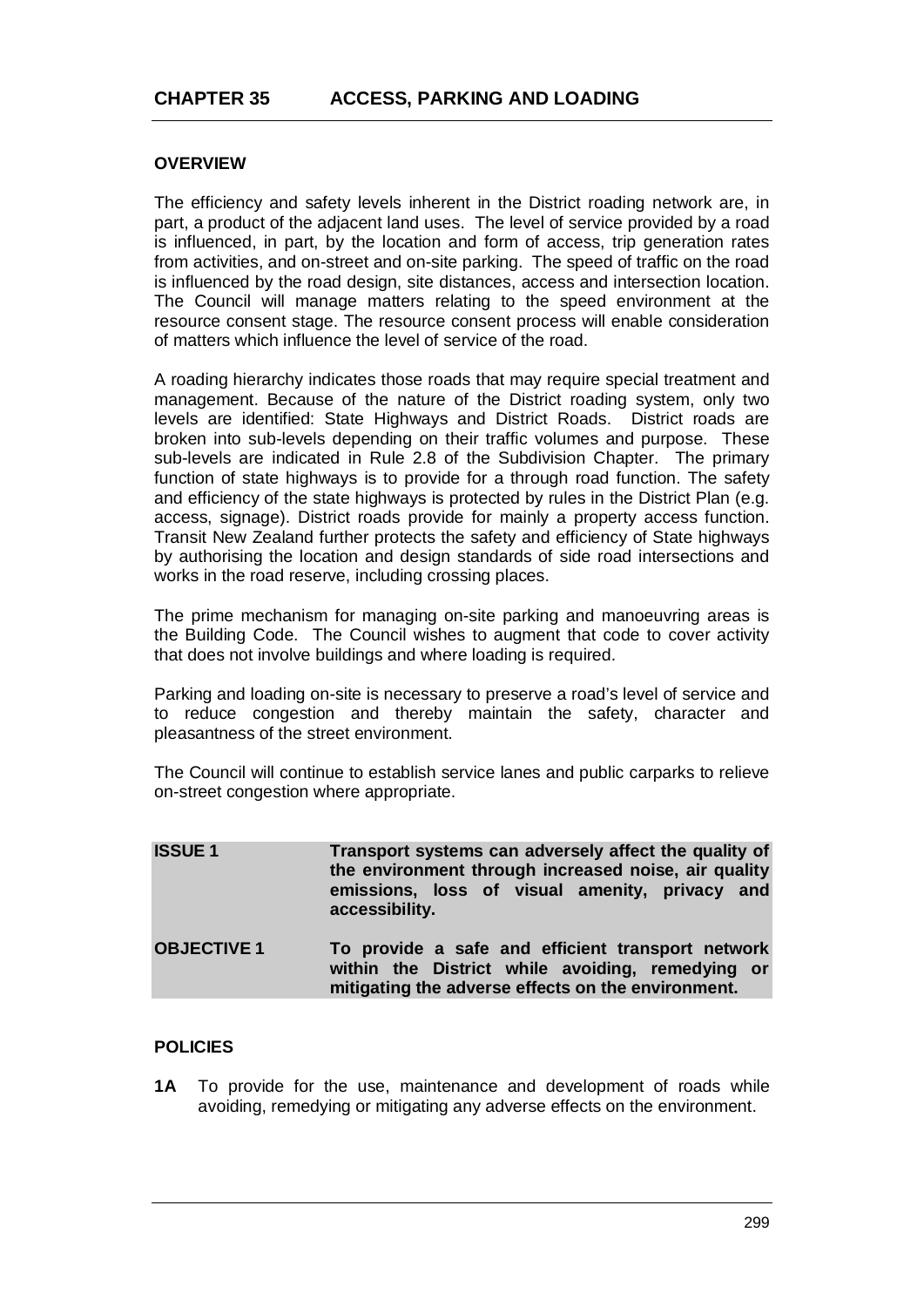- **1B** To manage the District's transport network to promote the safety needs of all users, including drivers, cyclists and pedestrians.
- **1C** Practical methods to achieve greater energy conservation and energy efficiency in the transport sector shall be promoted.

### **EXPLANATION AND REASONS**

It is essential for the continued development of the district that access to arterial road networks is maintained or enhanced. The district plan needs to recognise and provide for a transportation system, which is vital to the people of Banks Peninsula and the wider region.

The transport system however can have many and significant impacts on people and the environment. There are direct effects of traffic such as noise, vibration and fumes, and there are also indirect effects such as a reduction in the amount of land available for alternative uses, loss of privacy, increased congestion, and accident damage and injury. The Council has limited ability to control some of these factors, but it can impose standards for works associated with roading, and can require landscaping of roading improvements.

There is limited opportunity for decreasing the reliance on private motor vehicles in this district since population densities are low, and to a large degree public transport within the district is not viable. Efficiency gains are more likely to be made through other ways such as providing information for vehicle owners as to how vehicles can be run more efficiently, and by promoting or facilitating the use of telecommunications as an alternative to transportation. Increasing vehicle efficiency and decreasing the use of vehicles will help to avoid adverse environmental effects such as air pollution and will help to conserve the steadily dwindling sources of fossil fuels.

| <b>ISSUE 2</b>     | The need to promote a transport network, including<br>access, parking and loading, that is safe and efficient,<br>for the benefit of people and the community and to<br>enhance the social and economic wellbeing of the<br>District.    |
|--------------------|------------------------------------------------------------------------------------------------------------------------------------------------------------------------------------------------------------------------------------------|
| <b>OBJECTIVE 2</b> | To ensure that the transport network, including<br>vehicle access, and vehicle parking and loading<br>areas, is designed and located to an acceptable<br>standard for public safety and allows for the efficient<br>movement of traffic. |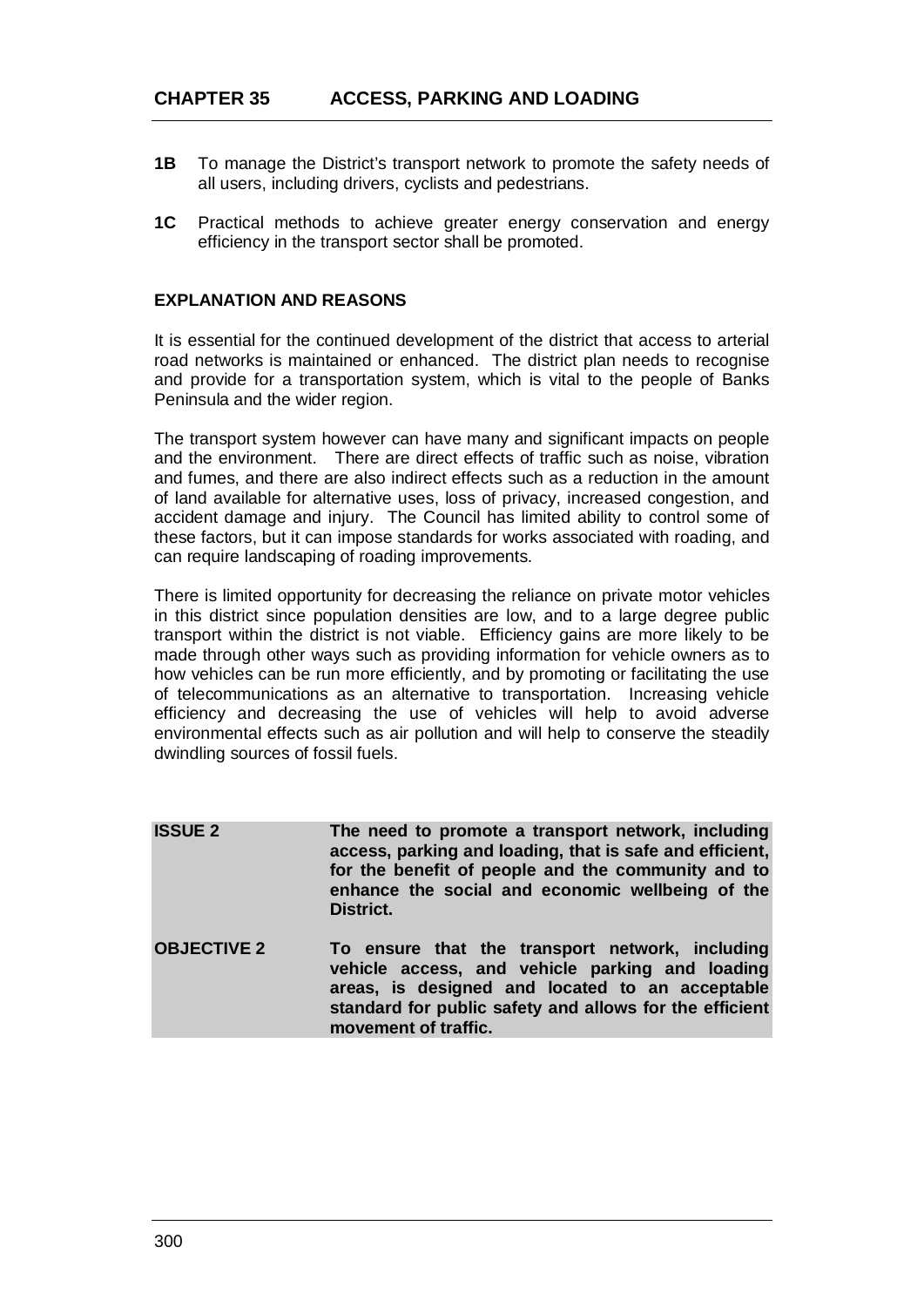**POLICIES (Updated: 2 July 2011)**

- **2A** A road hierarchy shall be maintained and protected to enable the District to function with minimal conflict between activities, traffic, and people.
- **2B** Ensure that the number, location, design and gradient of vehicle accesses and vehicle crossings are compatible with road capacity and function, including the State Highways, in order to promote both vehicle and pedestrian safety.
- **2C** Ensure the provision of off-street parking and loading areas, based on potential parking demand, in order to promote vehicle, cyclist and pedestrian safety and to promote the efficient functioning of the roads, including State Highways. In certain circumstances consideration will be given to reduced parking levels or alternative means of parking provision, including a financial contribution in lieu of providing car parking spaces.
- **2D** To promote integrated development planning, including traffic management, for areas and communities within the District where development and land use change is occurring.

# **EXPLANATION AND REASONS (Updated: 2 July 2011)**

The Plan seeks to ensure that there is integration between development and land use and the transport network to ensure that problems associated with congestion, manoeuvring, access, parking and loading do not occur.

Provision needs to be made for off-street parking and loading facilities to avoid the need to carry out these manoeuvres on the street. The efficiency and safety of roads may be adversely affected by vehicles parking or loading/unloading goods off site particularly on roads where vehicle speeds and volumes are greatest. In some circumstance consideration will be given to reduced or alternative parking provision, including the use of cash in lieu of car parking spaces as financial contribution, particularly where sites are constrained in some way, joint provision of spaces is acceptable or where the activity involves a change to the use of a protected or notable building where compliance with parking provision is not possible or would adversely affect the historic character of a building or the surrounding area.

Vehicle access ways need to be positioned away from intersections to avoid unnecessary distractions for drivers in areas where a visually confusing environment complicates decision making. The size, number and gradient of accesses also need to be controlled to allow ease of vehicle access and upgrading of roads while maintaining the roads capacity and function and also protecting other road users and pedestrians from unpredictable manoeuvres.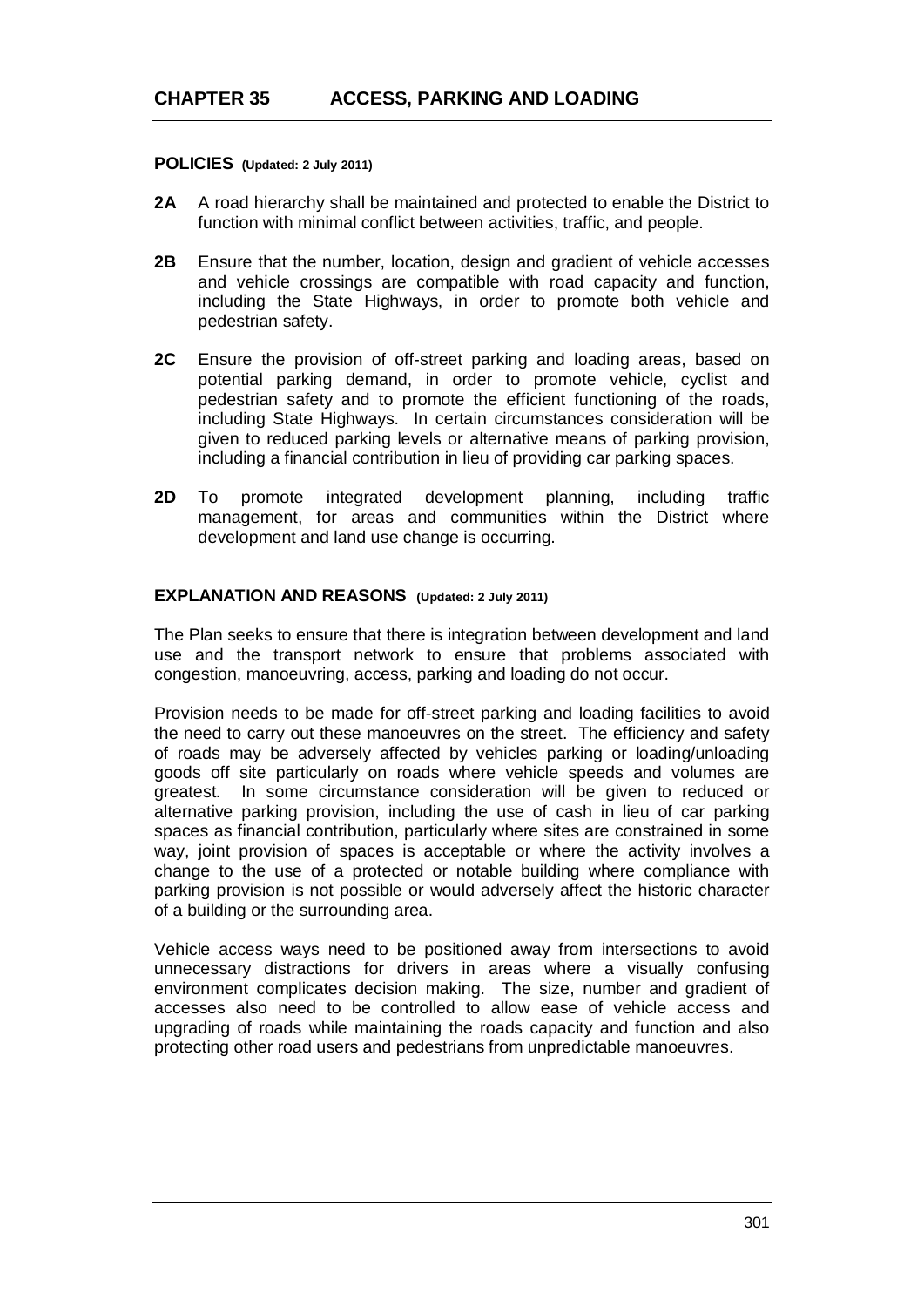| <b>ISSUE 3</b>     | The safe and efficient operation of key transportation<br>corridors and strategic transportation infrastructure<br>can be compromised by inappropriate development.                                           |
|--------------------|---------------------------------------------------------------------------------------------------------------------------------------------------------------------------------------------------------------|
| <b>OBJECTIVE 3</b> | To protect key transportation corridors and strategic<br>transportation infrastructure from the effects of<br>landuse and development that may compromise their<br>strategic function, safety and efficiency. |

### **POLICIES**

- **3A** To provide for the safe and efficient use of key transport corridors (including road and rail) and strategic transport infrastructure and protect them from the establishment or expansion of incompatible adjacent landuse activities that could adversely affect their primary function.
- **3B** To recognise and protect the primary function of State Highway 74 to provide the road transport access route to the Port of Lyttelton while recognising that Norwich Quay also serves Lyttelton township and must be managed appropriately.
- **3C** To require a standard and level of access onto the State Highways that avoids ribbon development, promotes road user safety and provides for the on-site parking, loading and manoeuvring of vehicle traffic generated by new activities or redevelopment of existing facilities.
- **3D** In order to maintain a safe and efficient State Highway network, the provision of internal roading networks and the rationalisation of access onto the State Highway for development or redevelopment initiatives will, where practicable and reasonable, be promoted within the District.

# **EXPLANATION AND REASONS**

In terms of transportation into and out of the District, high quality transport links are needed, particularly to Lyttelton Port. This requires an efficient, safe network appropriate to the types of vehicles and trains, which will be using the links. It is essential to maintain and further develop links that are both efficient and safe so as to support the viable operation of transport links for people and goods.

Given that rail and arterial road links are busy, it is important that new sensitive landuse activities do not encroach on these key transport corridors. Lyttelton Port is a vital sea link to the district, region and New Zealand, and for that reason is an important part of the strategic transportation infrastructure. It is important that it continues to provide an efficient and effective service through the protection of associated rail and arterial road corridors. Protection of the Port is further addressed through the Lyttelton Port Recovery Plan.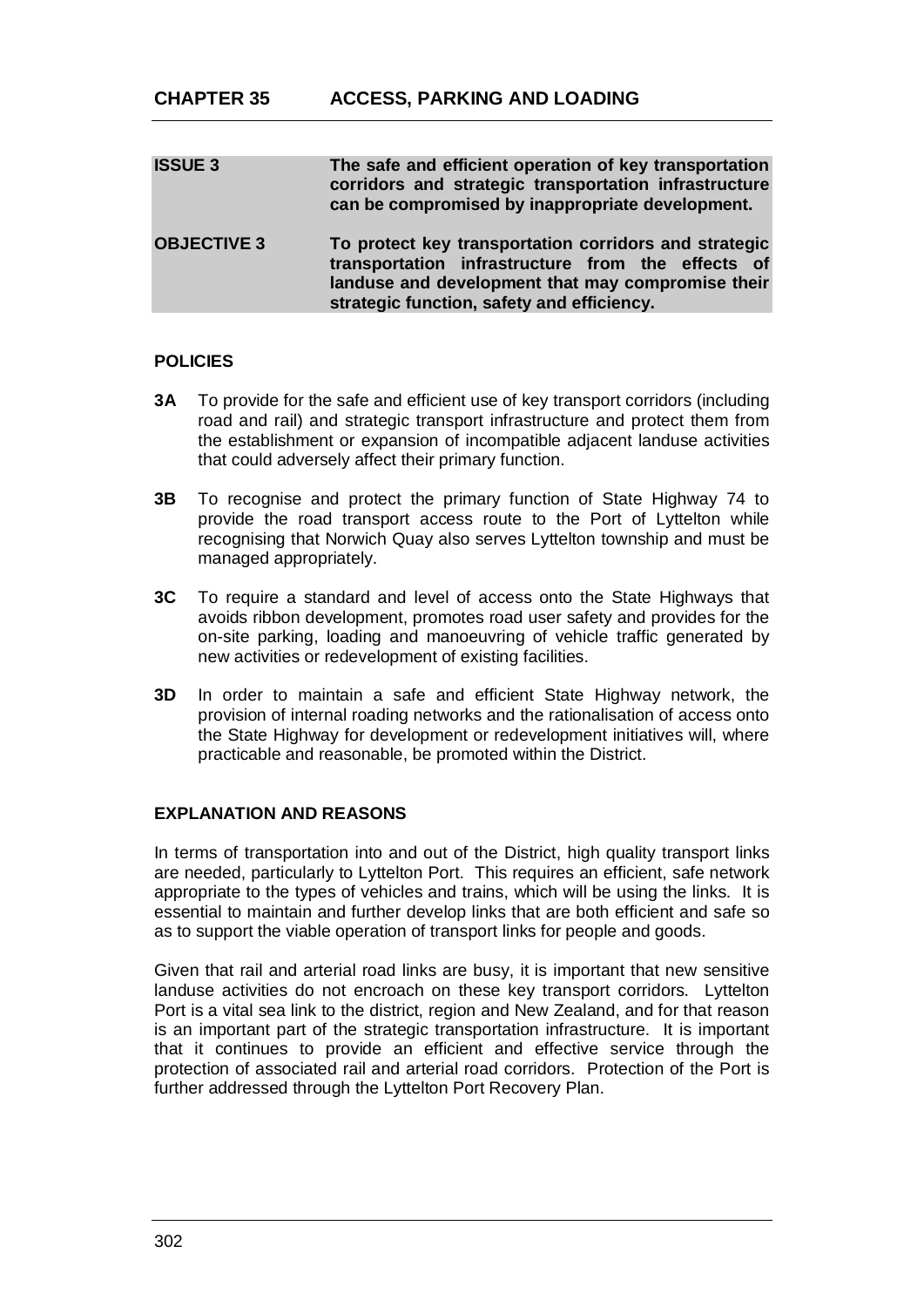In order to maintain an efficient and safe State Highway network, it is recognised that developments or redevelopments with access onto a Highway will, where practicable and reasonable, need to rationalise any access points through internal roading networks or, where available, use alternative access onto the local roads.

# **METHODS TO ACHIEVE OBJECTIVES AND POLICIES**

- District Plan rules for access, loading, parking and manoeuvring. l,
- Liaison with road controlling authorities or individual about works and planning programs.
- Liaison with developers to co-ordinate proposals and to explore alternative  $\mathbf{r}$ means of providing for servicing.
- Implementation of the Akaroa Waterfront and Traffic Management Plan.
- Council will give consideration to ways of promoting or facilitating increased use of telecommunications in place of the need for transportation.
- Provision of information to vehicle owners as to how vehicles can be run more efficiently.

## **RULES**

#### **1. Permitted Activities**

Permitted activities are identified in the Zone rules. These and the following activities are permitted where they meet the conditions set out in Rule 2 (below):

- a) Any activity carried out on a road (as defined by the Local Government Act 1974) is permitted where it involves the exercise of public's right of passage.
- b) Works on a road are a permitted activity, and the earthworks rules in the underlying Zones shall not apply. It should be noted that the road controlling authority requires any person undertaking works to seek authorisation from the authority.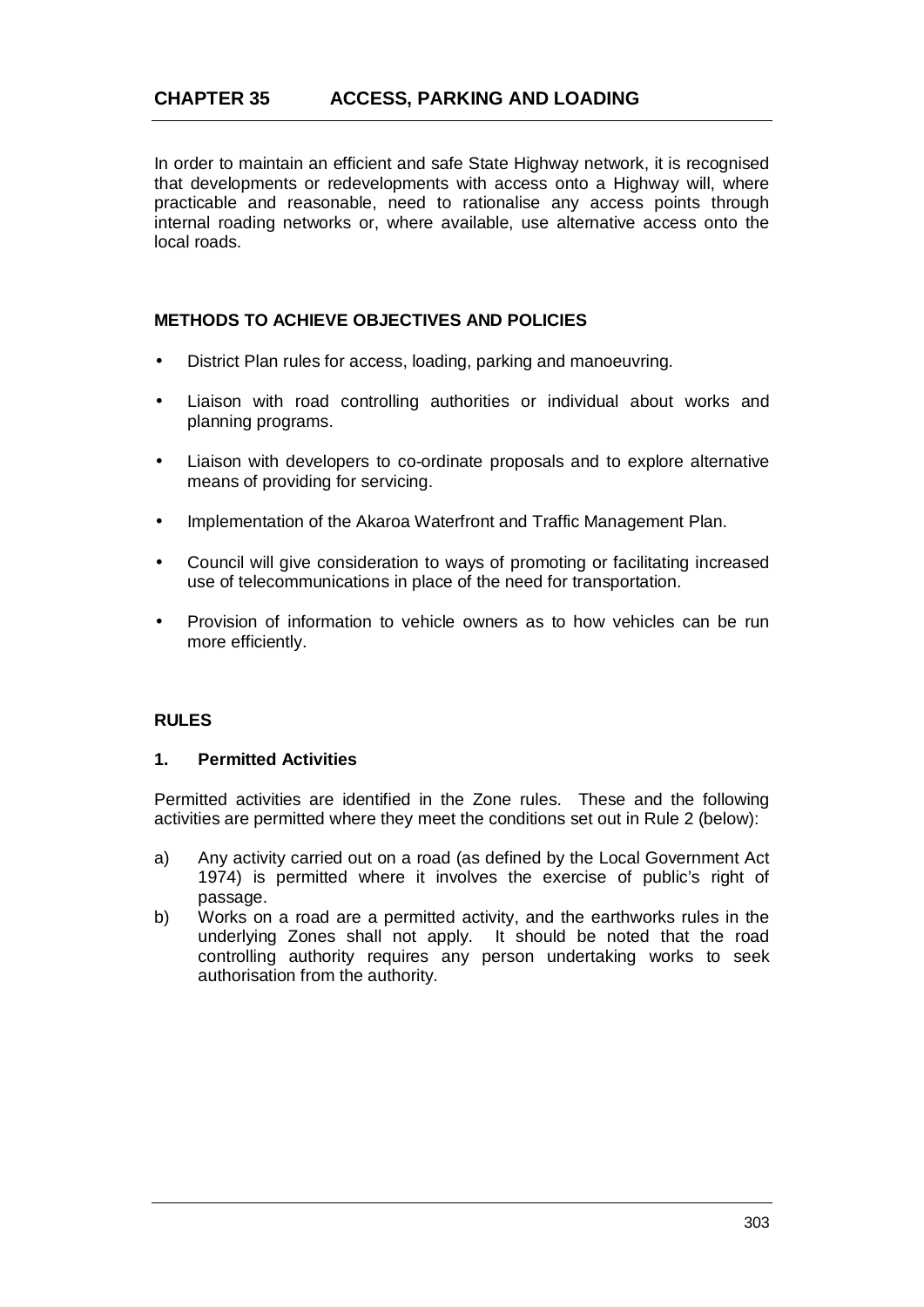## **2. Conditions for Permitted Activities**

The following standards shall be met by all permitted activities and shall be used as a guide for all other activities, except that these standards do not apply in the Lyttelton Port Zone. Any permitted activity which fails to comply with any of these standards shall be deemed to be a discretionary activity.

2.1 Access to State Highways and District Roads

The creation of a new property access, or the change in character, intensity and scale of the use of an existing access is a permitted activity provided the following conditions are met:

- The traffic generated by the property activity is less than 60 equivalent car movements per day for access to a State Highway, or 100 equivalent car movements per day for access to a district road.
- Compliance with Table 1 regarding sight distances, clearance from intersections and minimum access spacing. This table is to be read in conjunction with Appendix XIV.
- For access to State Highways, construction of vehicle access (crossing design and/or localised road widening) is provided in accordance with either Diagram C or D in Appendix XIV, as determined by the vehicle generation thresholds (a) and (b) in Table 2.
- For access to State Highways, no alternative legal access is available to another road.
- All properties with legal access to a State Highway shall provide for all parking and manoeuvring on-site.

| <b>Posted</b><br>(Legal)<br><b>Speed</b><br>Limit<br>(km/h) | <b>Minimum</b><br><b>Sight</b><br><b>Distances</b><br>$(m)^1$ | <b>Location of Property Access Relative to</b><br>Intersection – see Diagram B (Appendix XIV)<br><b>Minimum</b><br><b>Minimum</b><br><b>Minimum</b><br>Distance K<br>Side Road<br>Distance L<br><b>Distance M</b><br>(m)<br>(m) |                                                                                                                |     | <b>Minimum Spacing</b><br><b>Between Adjacent</b><br><b>Property</b><br><b>Accesses (on</b><br>same or opposite |                              |     |               |
|-------------------------------------------------------------|---------------------------------------------------------------|---------------------------------------------------------------------------------------------------------------------------------------------------------------------------------------------------------------------------------|----------------------------------------------------------------------------------------------------------------|-----|-----------------------------------------------------------------------------------------------------------------|------------------------------|-----|---------------|
|                                                             |                                                               |                                                                                                                                                                                                                                 | (m)<br><b>Vehicle Generation Thresholds (ecm/d)</b><br>(ecm/d = equivalent car movements per day) <sup>2</sup> |     |                                                                                                                 | frontages)<br>Distance N (m) |     |               |
|                                                             |                                                               | (a)                                                                                                                                                                                                                             | (b)                                                                                                            | (a) | (b)                                                                                                             | (a)                          | (b) | see Diagram B |
| 50                                                          | 85                                                            | 15                                                                                                                                                                                                                              | 20                                                                                                             | 20  | 30                                                                                                              | 15                           | 20  | 7.5 or $15^3$ |
| 60                                                          | 115                                                           | 30                                                                                                                                                                                                                              | 50                                                                                                             | 40  | 50                                                                                                              | 20                           | 30  | 20            |
| 70                                                          | 140                                                           | 60                                                                                                                                                                                                                              | 100                                                                                                            | 100 | 100                                                                                                             | 30                           | 45  | 40            |
| 80                                                          | 170                                                           | 90                                                                                                                                                                                                                              | 120                                                                                                            | 120 | 120                                                                                                             | 30                           | 60  | 100           |
| 100<br>.                                                    | 250                                                           | 150                                                                                                                                                                                                                             | 200                                                                                                            | 200 | 200                                                                                                             | 30                           | 60  | 200           |

## **Table 1: Property Access Performance Criteria**

**Notes:**

1 Sight distance to and from an access to enable safe vehicle turning manoeuvres. Refer to Diagram A (Appendix XIV) for method to determine sight distance at a property access.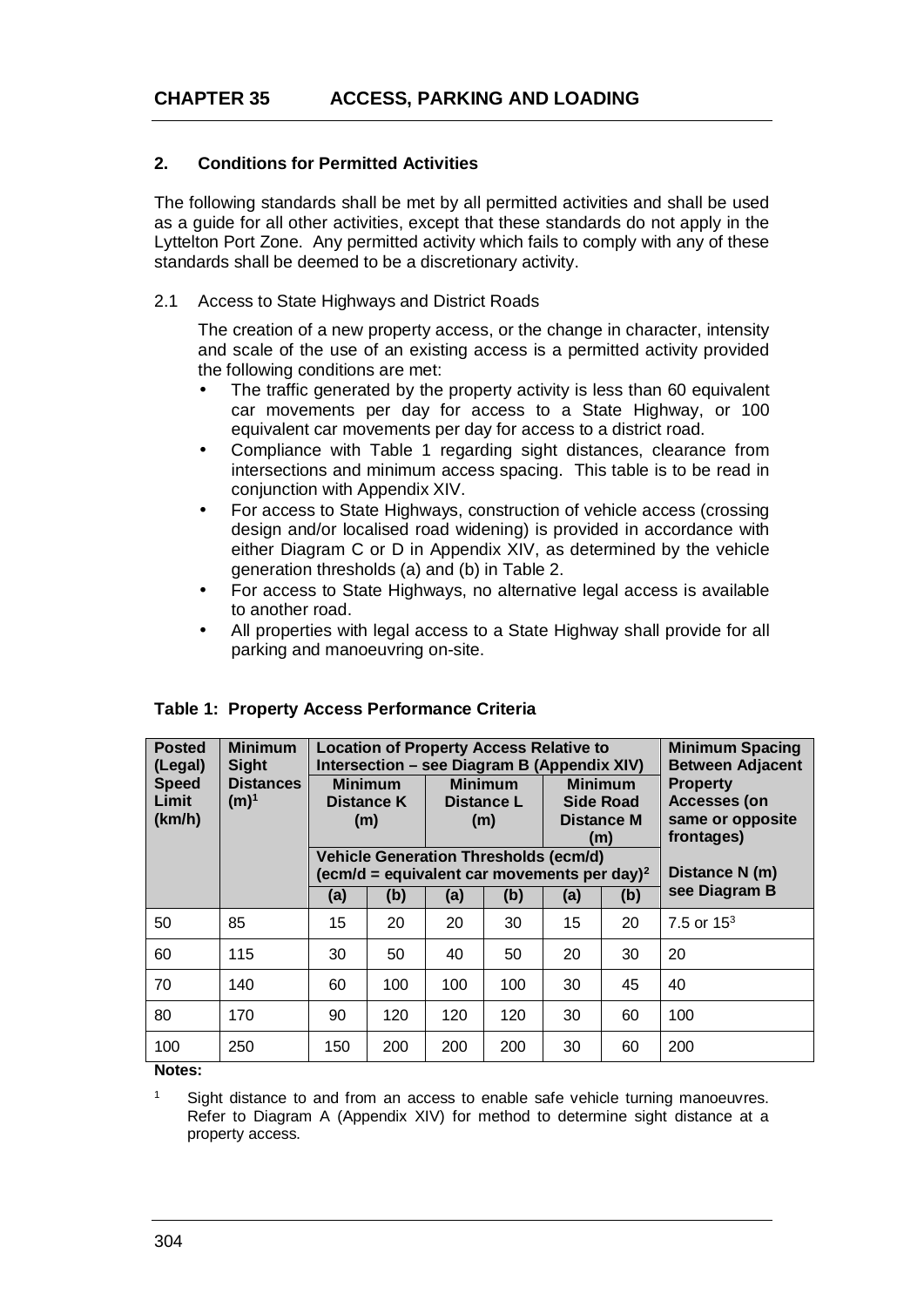- $\overline{2}$  Equivalent car movement is defined as follows:
	- $1$  car to and from the property = 2 equivalent car movements.
	- 1 truck to and from the property  $= 6$  equivalent car movements.
	- 1 truck and trailer to and from the property = 10 equivalent car movements.

Provided that a single residential dwelling is deemed to generate 8 car equivalent movements per day (ecm/d).

- 3 7.5m for residential, 15m for all other land uses.
- 4 Vehicle generation thresholds are determined in accordance with the roading hierarchy for the District, and refer to the equivalent car movements as set out below in Table 2.

### **Table 2: Vehicle Generation Thresholds**

| <b>Roading Hierarchy</b> | (a)            | (b)              |
|--------------------------|----------------|------------------|
| State Highways           | Up to 30 ecm/d | $30 - 60$ ecm/d  |
| District Roads           | Up to 50 ecm/d | $50 - 100$ ecm/d |

The construction of the access shall be in accordance with either diagram C or D in Appendix XIV, as determined by the vehicle generation thresholds, a) or b), set out in the table above. Vehicle generation thresholds are determined in accordance with the roading hierarchy for the District, and refer to the equivalent car movements per day, as set out below.

2.2 Access to Rural Roads for Activities (Rural, Rural-Residential and Akaroa Hill Slopes Zones)

All new rural entrances on District roads shall be constructed in accordance with diagrams C and D in Appendix XIV. The entrances must be designed so that heavy vehicles can enter and leave the property in a safe and convenient manner without damaging the edge of seal.

Where a building consent is issued for a building on any site that does not already have a satisfactory entrance, the owner will be required to construct an entrance to the current Council standard.

The Council may require the upgrading of existing roads necessary to serve any controlled, discretionary or non-complying activities.

2.3 Access to Urban Roads for Activities (Residential, Residential Conservation, Papakaianga, Small Settlement, Boat Harbour, Industrial and Town Centre Zones)

One vehicle crossing per site. Any further crossings will be assessed as a discretionary activity.

All work on crossings within the road boundaries shall be done at the expense of the owner of the property serviced by the crossing. In respect of any premises requiring a crossing, the charge will be the cost of construction of the crossing as determined annually.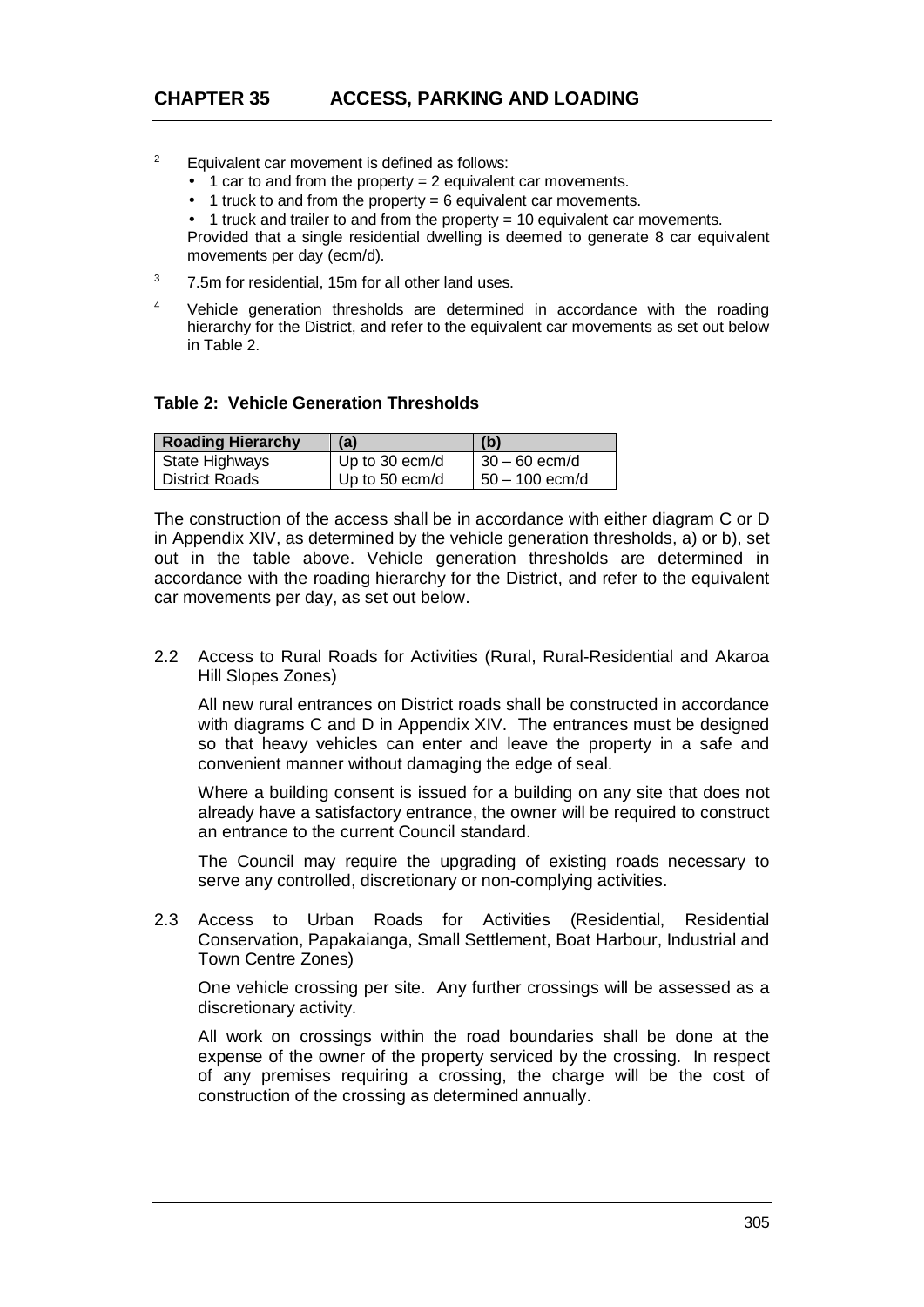Subdividers shall normally be required to provide only those crossings where the location is fixed at the time of subdivision, such as private ways. In all other cases, the crossings shall be constructed at the time of building in accordance with Council standards.

#### 2.4 Loading Path and Space Dimensions

Activities requiring loading facilities or servicing from heavy vehicles shall comply with the percentile designs for two axled trucks (see Appendix XIV) or a greater dimension of design where articulated vehicles or trucks and trailers are to be used.

### 2.5 On-Site Parking and Loading

Every person who proposes to establish an activity on any site or who changes the use of any land or building, shall provide suitable areas for the parking of vehicles and loading as required below, unless specified elsewhere in the rules of the Plan:

### **Table 3: Parking Space Requirements**

| <b>Activity</b>                                             | <b>Parking Spaces Required</b>                            |
|-------------------------------------------------------------|-----------------------------------------------------------|
| <b>Health Care Facilities</b>                               | 1 per 50m <sup>2</sup> gross floor area                   |
| Industry                                                    | 1 per 50m <sup>2</sup> gross floor area                   |
|                                                             | 1 loading space per 200m <sup>2</sup> of gross floor area |
| <b>Offices</b>                                              | 1 per 50m <sup>2</sup> gross floor area                   |
| Places of Assembly                                          |                                                           |
| Activities within buildings                                 | 1 per 30m <sup>2</sup> gross floor area                   |
| - Activities outside buildings                              | 15 per hectare gross land area                            |
| <b>Retail Premises</b>                                      | 1 per 30m <sup>2</sup> gross floor area                   |
|                                                             | 1 loading space per 200m <sup>2</sup> gross floor area    |
| <b>Service Stations</b>                                     | 1 per 50m <sup>2</sup> gross floor area                   |
|                                                             | Loading area on site for an articulated fuel tanker clear |
|                                                             | of access/egress aisles                                   |
| <b>Visitor Facilities</b>                                   |                                                           |
| Restaurants                                                 | 1 per 30m <sup>2</sup> gross floor area                   |
| Taverns                                                     | 1 per 10m <sup>2</sup> gross floor area                   |
| <b>Visitor Accommodation</b>                                |                                                           |
| - Accommodation (excluding                                  | 1 for every accommodation unit, plus 1 staff park for     |
| hotels and backpackers)                                     | every 10 units.                                           |
| Hotels                                                      | 1 for every four bedrooms, plus 1 staff park for every    |
|                                                             | 20 bedrooms.                                              |
| Backpacker hostels                                          | 1 for every five beds.                                    |
| Residential (Papakaianga,                                   | 2 per dwelling, minimum dimensions:                       |
| Rural-Residential, Small                                    | width 3 metres, depth 5.5 metres                          |
| Settlement, Residential,<br><b>Residential Conservation</b> |                                                           |
| (Akaroa) and Town Centre                                    |                                                           |
| Zones                                                       |                                                           |
| Residential Conservation Zone,                              | 1 per dwelling, minimum dimensions:                       |
| Lyttelton                                                   | width 3 metres, depth 5.5 metres                          |
|                                                             |                                                           |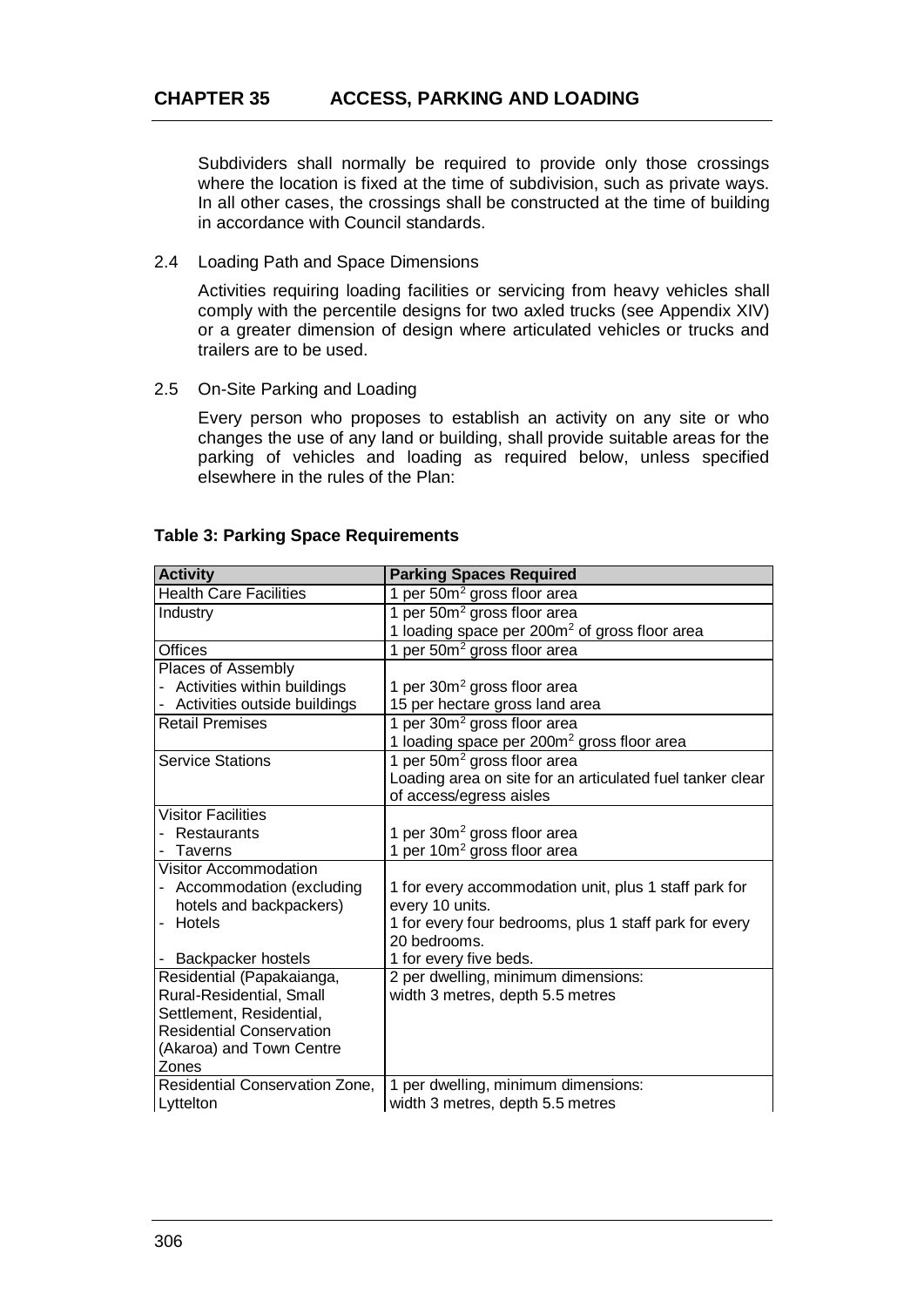| <b>Activity</b>           | <b>Parking Spaces Required</b>                                                                                                           |
|---------------------------|------------------------------------------------------------------------------------------------------------------------------------------|
| Residential (Town Centre) | 2 parking spaces which may be stacked. Parking<br>spaces shall have the minimum internal dimensions:<br>width 3 metres, depth 5.5 metres |
| Small Settlement Zone     | 4 parking spaces per dwelling, minimum dimensions:                                                                                       |
| (Takamatua CDA area only) | width 3m, depth 5.5m                                                                                                                     |

2.6 Exclusion of Land for Service Lane or Road

All parking and loading spaces and manoeuvring areas shall be provided on-site but not on land required for a service lane or any road.

### 2.7 Location of Parking and Loading Areas

The provision for parking and loading in respect of any site shall not be on:

- part of any manoeuvring area or access lane or road.
- any screening area required by this Plan; or
- any solid waste storage area required by this Plan. provided that in the Town Centre Zone manoeuvring may be on service lanes where land for a service lane is provided by the applicant.

Parking spaces shall not occupy loading spaces or loading spaces occupy parking spaces.

Parking and loading spaces are to be either visible from the public road or clearly signposted at the road frontage.

2.8 Formation of Parking and Loading Areas

Parking and loading areas shall be formed and paved with an all weather surface so as not to create a dust nuisance for adjoining properties.

## **3. Restricted Discretionary Activities**

3.1 Variation to the Access Provisions Provided

Creation of a new property access, or the change in character, intensity and scale of the use of an existing access which does not meet the conditions required for Rule 2.1 above is a restricted discretionary activity in regard to access considerations alone.

3.2 Resource Consent Conditions

If granting a resource consent, the Council shall restrict the exercise of its discretion to conditions on the following:

- The location of vehicle entry and exit from the site.
- Design of the crossing.
- Design and size of parking and queuing spaces on site.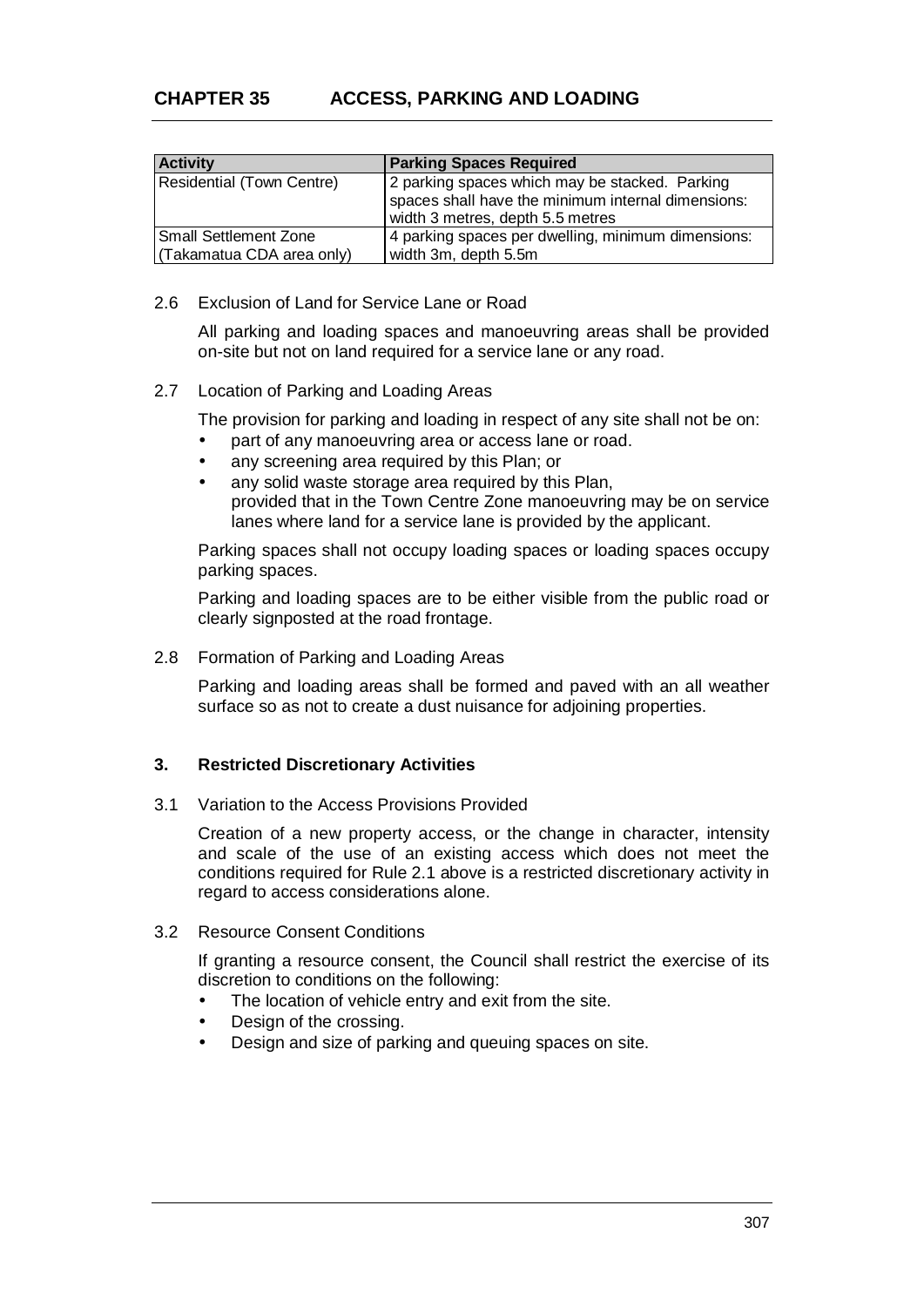### **4. Discretionary Activities (Updated: 2 July 2011)**

4.1 Variation to the Number of Parking Spaces Provided

An application must be made for consent as a discretionary activity to reduce the number of parking spaces required by Rule 2.5 above. The Council shall consider the following alternative means of parking and loading:

- Joint Provision of Parking and Loading for Several Activities
	- Where several activities are established on any one site or on several sites in any area the Council may permit the developers of such activities to provide joint off-street parking and loading areas for their common use. The number of parking spaces required shall be the sum of the requirements for each activity.
	- ú Where it can be shown that the parking or loading demand of one or more of the activities occurs at a different time from that of the remaining activities, the Council may allow a reduction in respect of the parking or loading requirement for one or more of the activities.
	- ú The Council may allow a developer to enter into an agreement to use an existing parking or loading area as a joint area where the demand for parking or loading of vehicles occurs at a different time from that of the existing activities or where the Council considers there is sufficient capacity to accommodate the additional vehicles.
	- ú In every case the Council shall require written documentation of the agreement or arrangement entered into.
	- ú The Council reserves the right to re-impose the individual requirements should circumstances change with respect to a consent granted to any developer, owner or occupier to use any joint parking or loading area.
	- Cash in Lieu
		- ú The Council may accept a financial contribution in lieu of car parking spaces and the monies received shall equate to the cost of the land nearby and formation of a carpark for the spaces not provided on-site. A financial contribution for parking shall only be received where the Council owns or has land in the vicinity of the subject site which is identified as suitable for public car parking.
		- ú An account shall be kept at the Council's offices of the number of spaces funded by developments in the vicinity of the identified public carpark. This information must be referred to prior to the Council accepting a financial contribution.
	- On-Street Parking
		- ú Where on-site parking is required but the Council considers it is not reasonable or practicable, now or in the future, to make such provision, the Council may approve on-street parking facilities as close to the site as is reasonable and practicable.
	- ú The Council may require a set back of the footpath to accommodate on-street parking and may require the full cost to be borne by the applicant.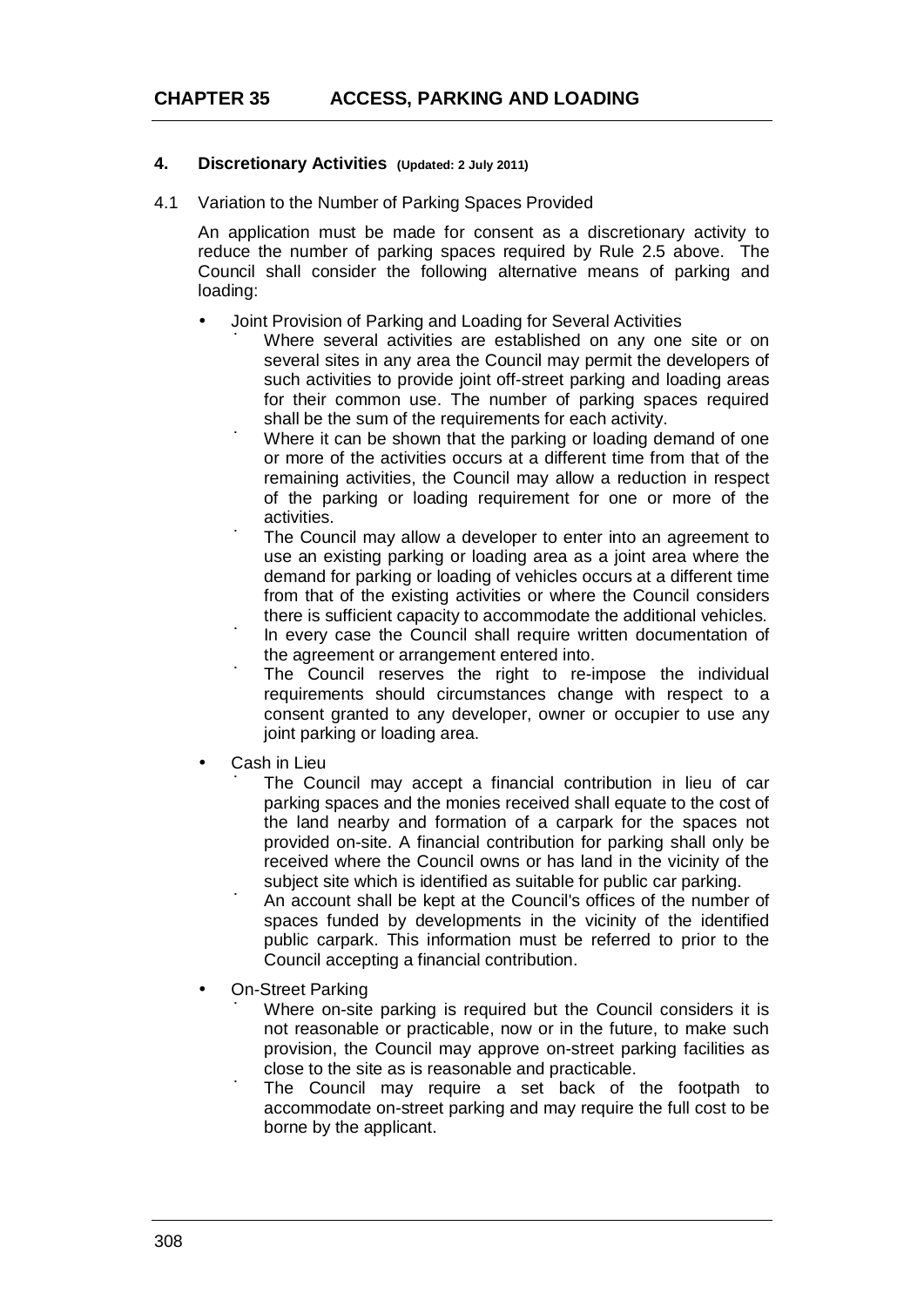- Additional Land Areas
	- The Council may approve parking on suitable land sufficiently close to the subject site. The Council shall require legal evidence of the parking site being tied to the activity.
- 4.2 Protected and Notable Buildings

The Council may consider waiving, in whole or in part, the parking requirements for any activity which is established within a Protected or Notable Building identified in Appendices IV and V where it can be demonstrated that the occupation of the building by the activity will facilitate the objectives and policies in Chapter 14 of the Plan.

## **5. Non-Complying Activities**

Any permitted activity which does not comply with the conditions for permitted activities and is not otherwise specified as a restricted discretionary or discretionary activity is a non-complying activity.

## **REFERENCE TO THE BUILDING CODE**

Vehicle manoeuvring distances, parking dimensions, queuing spaces and circulation rates and pedestrian access are controlled by the Building Code. It should be noted that the 1993 Building Code "Acceptable Solutions" or its successor must be complied with at the building stage.

Parking and Access for Disabled Persons are to be provided in accordance with the Building Code.

## **REFERENCE TO TRANSIT NEW ZEALAND'S FUNCTIONS**

Transit New Zealand retains control of the design and construction standards of crossing places and road intersections with State highways.

## **ASSESSMENT OF APPLICATIONS**

## **6. Restricted Discretionary Activities**

Applications for restricted discretionary activities shall be assessed against the following criteria:

 Whether the crossing is sufficiently remote from an intersection having regard to traffic volumes on the roads, the 85th percentile of vehicles on the